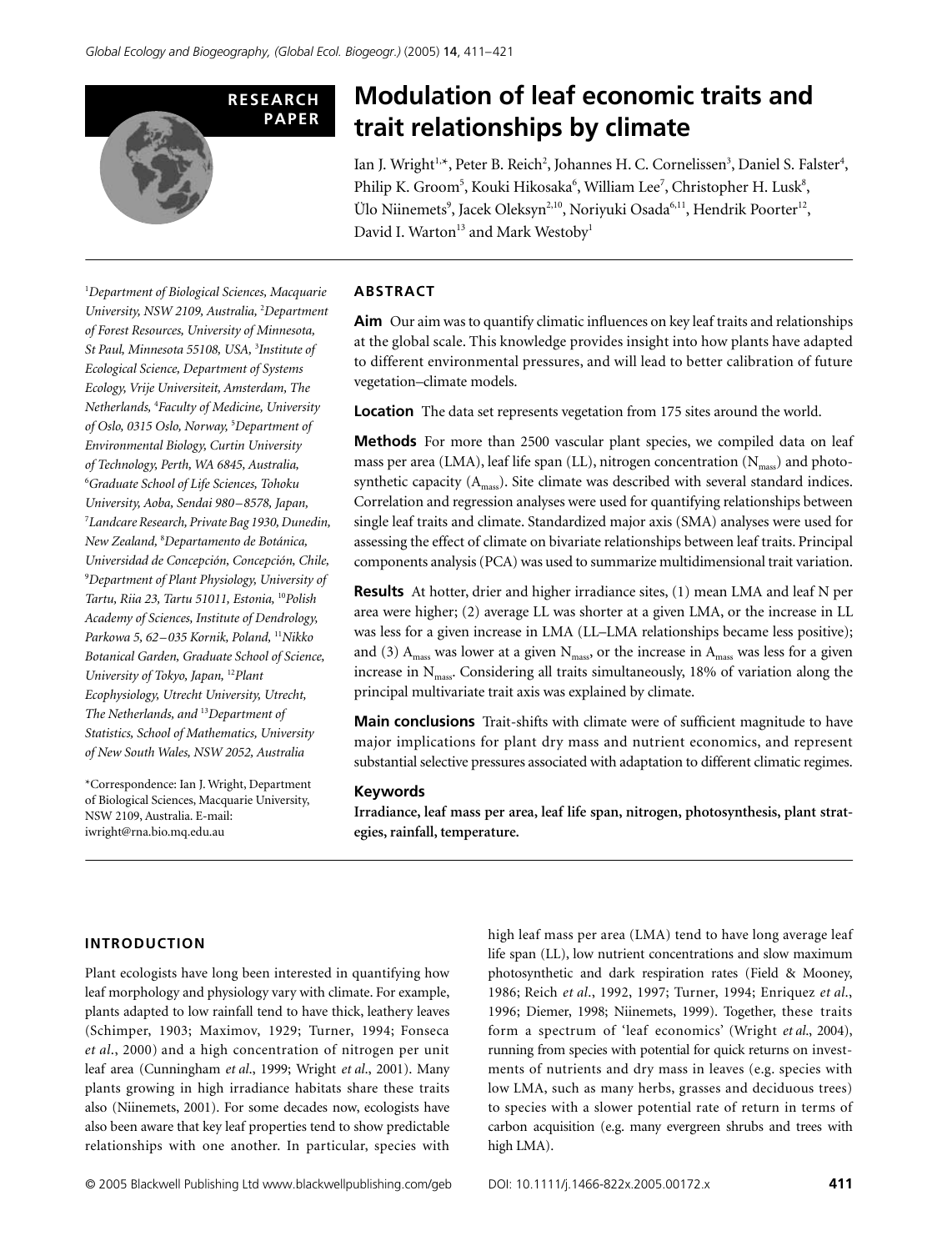Quantifying correlations among leaf traits and how traits differ between growth forms and plant functional types (PFTs) not only gives insight into the selective pressures that have shaped the evolution of the world's vegetation, but is also crucial for reliable calibration of models designed to predict vegetation and productivity shifts with climate and land use change. Most vegetation– climate models represent the vegetation in any grid-square with a frequency distribution of PFTs. Each PFT is assigned a set of typical properties, often including leaf traits such as LMA (or its inverse, SLA), LL, leaf N concentration  $(N_{\rm{mass}})$  and photosynthetic rate. Modellers have begun using trait correlations from broad, comparative studies for assigning trait values. For example, the Lund-Potsdam-Jena Dynamic Global Vegetation Model (DGVM) (Sitch *et al*., 2003) calculates SLA for each PFT from an assigned LL value using the SLA –LL relationship reported by Reich *et al*. (1997), whereas the Ecosystem Demography model (Moorcroft *et al*., 2001) calculates both leaf N concentration and SLA from LL, again following Reich *et al*. (1997). Naturally, model output is considerably affected by the choice of trait values assigned to each PFT. In one of the few published sensitivity analyses that we are aware of, the relative importance of parameter variation for predicting annual net primary production (NPP) was assessed for the BIOME-BGC model (White *et al*., 2000). All biomes were strongly affected by variation in leaf and fine root C:N ratios. In addition, woody biomes were strongly affected by leaf traits such as the percentage of leaf N in Rubisco, maximum stomatal conductance, and SLA.

One issue in assigning relevant leaf trait values to PFTs is that the magnitude of variation within PFTs may be greater than the difference in trait-means among them (Wright *et al*., 2005). Another is that the relationships between key leaf traits may shift predictably with climate. For example, both regionally and globally, LL–LMA relationships tend to be shifted such that species from lower rainfall sites have shorter LL at a given LMA (Reich *et al*., 1999; Wright *et al*., 2002, 2004). And, among woody perennials from eastern Australia, species from lower rainfall sites achieve lower maximum photosynthetic rate  $(A<sub>mass</sub>)$  at a given  $N<sub>mass</sub>$  (Wright *et al*., 2001). We suggest that this sort of information should be incorporated into future vegetation–climate models.

In order to understand better how site properties affect leaf traits and trait relationships at the global scale, we have drawn together trait information for more than 2500 vascular plant species from 175 sites around the world. The coverage of traits, species and sites is substantially greater than previous data compilations (Field & Mooney, 1986; Schulze *et al*., 1994; Reich *et al*., 1997; Diemer, 1998; Niinemets, 2001), extends to all vegetated continents and represents a wide range of vegetation types. In previous papers, we summarized broad-scale patterns from the data set such as patterning of leaf traits and trait relationships according to growth form, plant functional type and sample size (Wright *et al*., 2005), and the patterning of LL–LMA relationships by site rainfall (Wright *et al*., 2004). Here we present a number of more comprehensive analyses concerning the effect of climate on leaf traits and leaf trait relationships. The traits considered were LMA, LL, leaf N concentration per unit leaf mass and area  $(N_{mass}, N_{area})$  and photosynthetic 'capacity' (measured under ambient  $CO<sub>2</sub>$  concentration, near-saturating light and relatively well watered conditions;  $A_{mass}$ ,  $A_{area}$ ). Site climate was described with standard indices: temperature, rainfall, global radiation, potential evapotranspiration and vapour pressure deficit. We asked three types of questions:

(1) How do the leaf traits vary with climate, at the global scale? These relationships were quantified using (i) individual species at each site and (ii) site means as the unit of replication.

(2) To what extent are bivariate trait relationships modulated by climate?

(3) How much variation does climate explain along the first two principal component axes summarizing multivariate variation in LL, LMA,  $N_{mass}$  and  $A_{mass}$ ?

We report the effect of climate on only a subset of all the possible pairwise leaf trait relationships: those between LL and each of LMA and  $A<sub>mass</sub>$  and those between photosynthetic capacity and each of LMA and leaf N concentration. The LL–LMA relationship is thought to reflect a trade-off, with lower LMA indicating greater potential for fast growth (more leaf area deployed for a given dry mass investment), but longer LL indicating longer duration of the revenue stream from that investment, and enhanced nutrient conservation (Escudero *et al*., 1992; Westoby *et al*., 1998; Eckstein *et al*., 1999; Aerts & Chapin, 2000). The linkage between LL and  $A<sub>mass</sub>$  has been emphasized in models seeking to understand the costs and benefits of different leaf phenologies, with  $A<sub>mass</sub>$  being a major determinant of the time taken to pay back the construction cost of a leaf (Kikuzawa, 1991; Poorter, 1994; Kikuzawa & Ackerly, 1999; Givnish, 2002). Variations in both leaf structure and leaf N content have been shown to affect photosynthetic capacity (Field & Mooney, 1986; Reich *et al*., 1998; Wright *et al*., 2001). Thus, each of these relationships is important for the dry mass and nutrient economics of vegetation. We also ran a subset of analyses for evergreen species considered on their own, and (less commonly) for deciduous species, these being commonly used PFTs. These results were then compared to those seen across the whole data set.

## **METHODS**

## **Leaf and climate data**

Data were compiled from both published and unpublished sources. A data set was considered suitable providing that it contained data for at least two leaf traits of interest for at least four species co-occurring in the field. Only site-based data sets were used; that is, those to which we could reasonably attach climate data. The total database consists of 2548 species/site combinations from 175 sites: 2021 different species in total, with 342 species occurring at more than one site. Data sources and the data set itself are available in online Appendices associated with Wright *et al*. (2004). Site mean annual temperature (MAT) ranged from −16 °C to 27.5 °C; mean annual rainfall ranged from 133 to 5300 mm per year. This covers most of the range of MAT–rainfall space in which higher plants are found (Whittaker, 1975).

Mean annual and monthly temperature and precipitation data were compiled for each site. For a small number of sites (< 20),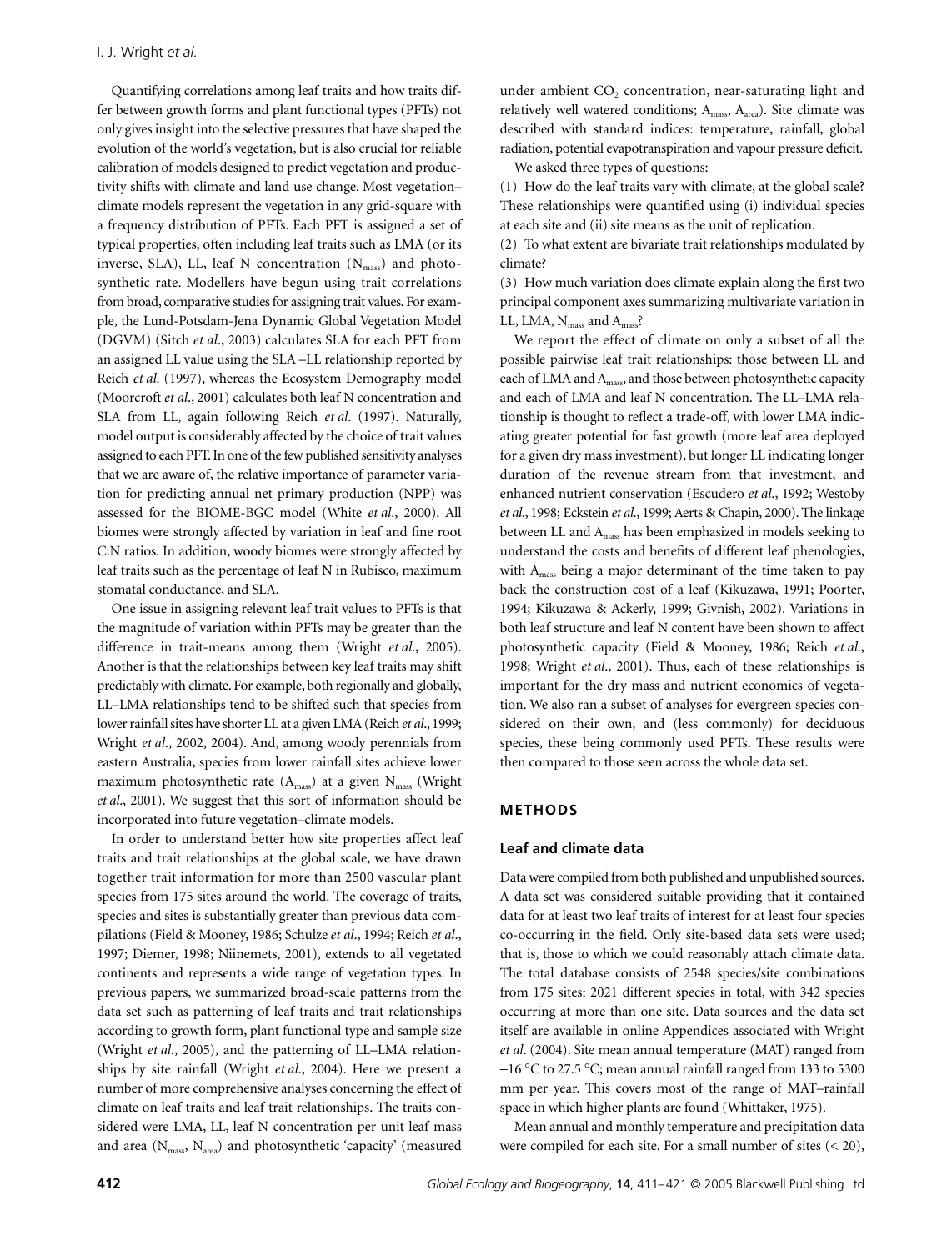| <b>Table 1</b> Correlations ( $r$ and $P$ values)<br>between climate variables assigned to each of                                                                                               |                                | <b>MAT</b>        | <b>VPD</b>                          | <b>PET</b>                                         | Irradiance                                                                      |
|--------------------------------------------------------------------------------------------------------------------------------------------------------------------------------------------------|--------------------------------|-------------------|-------------------------------------|----------------------------------------------------|---------------------------------------------------------------------------------|
| the 175 sites. Abbreviations: MAT, mean<br>annual temperature, VPD, vapour pressure<br>deficit; PET, Penman-Monteith potential<br>evapotranspiration; irradiance, daily mean<br>global radiation | Rainfall<br>MAT<br>VPD.<br>PET | $0.34 \leq 0.001$ | $-0.05(0.474)$<br>$0.70 \leq 0.001$ | 0.03(0.697)<br>0.81 (< 0.001)<br>$0.77 \leq 0.001$ | $-0.01(0.928)$<br>$0.65 \, (< 0.001)$<br>$0.84 \leq 0.001$<br>$0.75 \leq 0.001$ |

climate data were available from the sites themselves. Otherwise, data were taken from the source publications from which leaf data were obtained (where given) or from the nearest weather stations, with temperature data scaled where necessary by an altitudinal lapse rate of 0.6 °C per 100 m (Körner, 1999). Climate data were also extracted from a global, interpolated  $0.5 \times 0.5^{\circ}$ data set containing monthly means (1961–90) for temperature, rainfall, water vapour pressure (VP) and global radiation (New *et al*., 1999). Temperature and rainfall from the global data set were used for sites where we were unable to obtain suitable weather station data ourselves. MAT and rainfall estimates from the global data set agreed closely with site-specific or nearbystation data in most cases, giving us confidence in the VP and irradiance estimates also. Neighbouring grid-squares in the global data set were explored for better-matching data for sites where the MAT and rainfall estimates differed by  $> 10\%$  (mostly mountain sites). When a close match was found, VP and radiation data were taken from that grid-square. Otherwise, VP for mountain sites was scaled using an empirical formula expressing the exponential decrease of VP with altitude (Barry, 1981). Monthly means of vapour pressure deficit (VPD) were estimated as the difference between the saturation VP of air (at the monthly mean temperature) and VP taken from the global data set. Saturation VP was calculated using the Tetens formula (Campbell & Norman, 1998). Irradiance data were not adjusted for altitude because increases in cloud cover with elevation tend to offset the increase in radiation that would be observed in clear air, though this may not always be true for high elevation sites in arid regions (Barry, 1981; Körner, 1999). Penman–Monteith potential evapotranspiration (PET) was also estimated for each site, sourced from a global  $0.5 \times 0.5^{\circ}$  data set calculated for the period 1987–88 (Choudhury, 1997). The albedo and surface resistance constants used for calculating PET in this data set were for actively growing, well-watered grass, so PET should be thought of as a reference value rather than as accurately describing the evapotranspiration of the vegetation at each site. PET was estimated for the problematic mountain sites from a regression equation fitted to all other sites, considering PET as a function of MAT and annual rainfall  $(r^2 = 0.71)$ .

Climate variables were summed (rainfall) or averaged (other variables) across all months of the year, and across those months with mean temperature of  $\geq$  5 °C, giving an estimate of climate during the growth season. Results using yearly and growthseason climate indices were similar; hence for brevity, we only report results relating to yearly climate averages. Naturally, climate variables were cross-correlated to an extent. Across the 175 sites, VPD, PET and solar irradiance were more closely associated

with MAT than with mean annual rainfall (Table 1) although, clearly, both MAT and rainfall affect a property such as VPD.

Means of leaf traits were calculated for each species at a site where this was not already reported. Where traits were reported separately for sun leaves and shade leaves, sun–leaf data were used. If data were presented separately for recently matured and old leaves, recently matured leaves were used. That is, data for leaves closer to their 'peak' physiological stage were used where there was a choice (i.e. prior to significant age- or light-related decline in nutrient contents and photosynthetic capacity). Photosynthesis and leaf N source data were variously reported on a leaf mass or on a leaf area basis. Both formulations are of interest, and these were interconverted via LMA where this was reported as well.

#### **Data analysis**

All leaf traits were approximately log-normally distributed across the data set, as were site rainfall and VPD. Accordingly, these variables were log<sub>10</sub>-transformed for all analyses. MAT, PET and global radiation were left untransformed because their distribution was approximately normal. Pearson correlation and ordinary least squares (OLS) regression were used for quantifying relationships between individual leaf traits and climate. Bivariate relationships between leaf traits were described with standardized major axis slopes (SMAs; also known as reduced major axis slopes, Sokal & Rohlf, 1995) because our primary aim was to summarize relationships between trait-pairs rather than calculating predictive regression equations (although, see below). On log–log axes, the SMA describes the best-fit 'scaling' (proportional) relationship between the traits. The effect of climate on SMA relationships was quantified by using the SMA analogue of standard analysis of covariance (ANCOVA), as follows. Species were pooled into climate bands (see Tables 3, 4 & 5) and an SMA was fitted to each band. Next, the resulting set of slopes was tested for heterogeneity. Where non-heterogeneity was demonstrated (*P* > 0.05), a common slope (*b*) was estimated. Elevation differences between individual SMAs were then tested for by comparing the species–groups for differences in mean *Y*′, where *Y*′ is *Y* transformed by the common slope (i.e.  $Y' = Y - bX$ ). Multiple comparisons of *Y*′ were made using the Tukey–Kramer test when variance was homogeneous among groups and the Games–Howell test when variance was heterogeneous (Day & Quinn, 1989). Both tests maintain an experimentwise significance level of 0.05, hence no posthoc correction is needed. Homogeneity of variance among groups was assessed with Levene's test. SMA routines were run using the DOS-based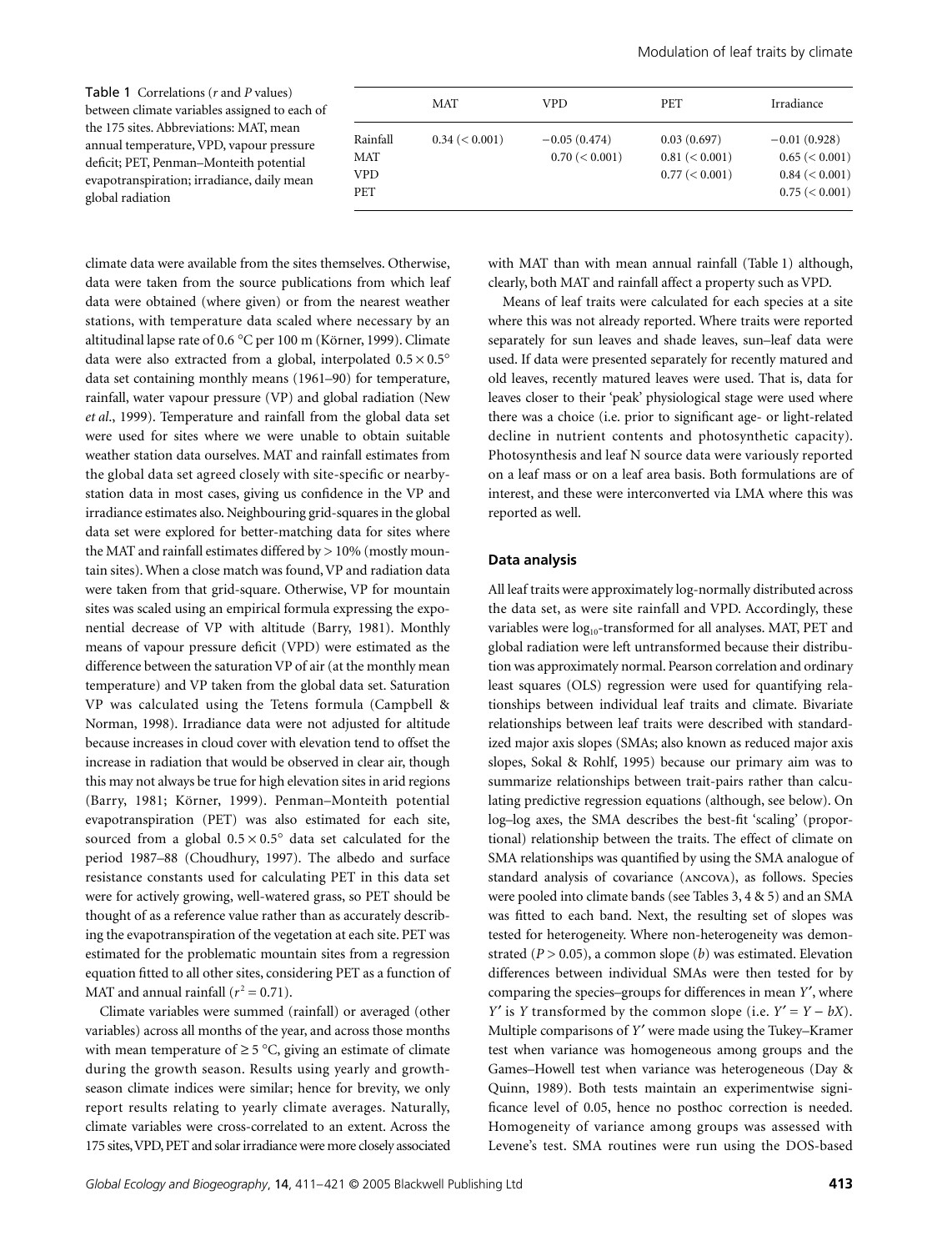computer package (S) MATR (Falster *et al.*, 2003). Further details of the statistical routines are described in the supporting documentation, available online at <http://www.bio.mq.edu.au/ecology/> SMATR/.

While SMA analyses are appropriate for summarizing the relationship between two variables in terms of a single slope, OLS linear regression should be used if one wants to create equations for *predicting* one trait from one or more other traits (Sokal & Rohlf, 1995; Draper & Smith, 1998). Accordingly, the effect of climate on bivariate trait relationships was also assessed using multiple regression. There was close qualitative agreement between the main trends from the SMA and regression analyses; hence, for brevity, only SMA results are reported here.

Climate variables were treated as continuous variables in regression analyses but as ordinal variables in SMA analyses. Describing climate on a continuous scale is clearly the more desirable approach, but no SMA analogue of multiple regressions has yet been well described. Instead, principal components analysis (PCA) was used to reduce multivariate variation in LL, LMA,  $N_{mass}$  and  $A_{mass}$  down to two orthogonal axes, enabling the strength of correlation between climate variables and species scores along these axes to be assessed. A significant correlation between a climate variable and species' scores along the first axis (the principal axis, 'PCA1') indicates that species shift along the axis with climate. Identifying correlated variation with scores along the second axis ('PCA2') is roughly analogous to identifying elevation shifts between SMAs in the bivariate case (strictly, it would be analogous to identifying group shifts along the standardized *minor* axis, rather than vertical 'elevation' shifts). Indeed, an SMA slope simply describes the slope of the principal axis from a PCA run on standardized bivariate data (i.e. based on the correlation rather than the covariance trait matrix; Sokal & Rohlf, 1995). Other than SMA analyses, all statistical procedures were carried out with SPSS for Windows version 11.01. For PCA analyses, species scores along PCA1 and PCA2 were calculated using the Anderson–Runin method, giving two sets of orthogonal scores, each with mean of 0, SD of 1.

# **RESULTS**

## **Patterning of leaf traits with climate**

Leaf life span was positively correlated with each of MAT, rainfall, VPD, PET and irradiance (Table 2). Irradiance showed the strongest relationship, explaining 10% of variation in LL. The positive relationship between rainfall and LL was unexpected if anything, one would expect LL to be longer in species from drier sites. However, when either MAT or irradiance was controlled in a multiple regression, the effect of rainfall on LL became non-significant  $(P = 0.451, P = 0.196$ , respectively). That is, the (weak) rainfall effect seen across all species was apparently the result of the cross-correlation of rainfall with other climate variables.

LMA increased with increasing site MAT and showed only a weak tendency to be higher at lower rainfall  $(r = -0.04,$  $P = 0.032$ ; Table 2). This was surprising because there have been many reports from smaller studies that LMA tends to be higher at drier sites. However, once variation in MAT was controlled in a multiple regression, LMA increased more strongly as rainfall decreased (*P <* 0.001), in line with previous findings. LMA was more strongly (positively) correlated with VPD, PET (both  $r = 0.38$ ) or site irradiance ( $r = 0.42$ ) than with either MAT or site rainfall alone.

Evergreen and deciduous species showed rather different patterns in LL and LMA with rainfall and MAT. Along a gradient of decreasing MAT, both LL and LMA increased in evergreens but decreased in deciduous species, with this difference more pronounced in LL than in LMA (Figs 1a,b). Along a gradient of

Table 2 Global correlations between leaf traits and site climate. Two sets of results are reported: (1) correlations between site climate and individual species trait values ('Species'); and (2) correlations between site climate and site mean trait values ('Sites'). Leaf traits for individual species were  $log<sub>10</sub>$ -transformed before analysis, and before site means were calculated. Site rainfall and vapour pressure deficit (VPD) were also log10-transformed. *n*: sample sizes for Species and Sites analyses, respectively

|                   |                  | MAT          |              | Rainfall       |                | <b>VPD</b>     |              | PET         |              | Irradiance   |              |
|-------------------|------------------|--------------|--------------|----------------|----------------|----------------|--------------|-------------|--------------|--------------|--------------|
|                   |                  | Species      | <b>Sites</b> | Species        | <b>Sites</b>   | <b>Species</b> | <b>Sites</b> | Species     | <b>Sites</b> | Species      | <b>Sites</b> |
| LL                | r                | 0.29         | 0.22         | 0.17           | 0.18           | 0.26           | 0.18         | 0.19        | 0.14         | 0.32         | 0.28         |
| $(n = 749, 55)$   | $\boldsymbol{P}$ | ${}_{0.001}$ | 0.109        | < 0.001        | 0.178          | ${}< 0.001$    | 0.195        | ${}< 0.001$ | 0.319        | ${}< 0.001$  | 0.038        |
| <b>LMA</b>        | r                | 0.31         | 0.28         | $-0.04$        | $-0.25$        | 0.38           | 0.50         | 0.38        | 0.44         | 0.42         | 0.57         |
| $(n = 2370, 163)$ | $\boldsymbol{P}$ | ${}< 0.001$  | < 0.001      | 0.032          | 0.001          | < 0.001        | ${}< 0.001$  | < 0.001     | < 0.001      | < 0.001      | ${}< 0.001$  |
| $N_{\rm mass}$    | r                | $-0.21$      | $-0.22$      | 0.01           | 0.14           | $-0.27$        | $-0.33$      | $-0.25$     | $-0.29$      | $-0.33$      | $-0.44$      |
| $(n = 2061, 145)$ | $\boldsymbol{P}$ | ${}< 0.001$  | 0.008        | 0.689          | 0.093          | ${}< 0.001$    | ${}< 0.001$  | ${}< 0.001$ | ${}< 0.001$  | ${}_{0.001}$ | ${}< 0.001$  |
| $N_{area}$        | r                | 0.12         | 0.06         | $-0.21$        | $-0.46$        | 0.20           | 0.27         | 0.22        | 0.25         | 0.21         | 0.25         |
| $(n = 1975, 144)$ | $\boldsymbol{P}$ | ${}< 0.001$  | 0.449        | ${}_{< 0.001}$ | < 0.001        | < 0.001        | 0.001        | < 0.001     | 0.002        | < 0.001      | 0.003        |
| A <sub>mass</sub> | r                | $-0.18$      | $-0.07$      | $-0.13$        | $-0.32$        | $-0.17$        | $-0.16$      | $-0.07$     | 0.05         | $-0.20$      | $-0.18$      |
| $(n = 770, 65)$   | $\boldsymbol{P}$ | ${}< 0.001$  | 0.566        | ${}_{< 0.001}$ | 0.009          | ${}< 0.001$    | 0.213        | 0.056       | 0.714        | < 0.001      | 0.143        |
| A <sub>area</sub> | r                | $-0.08$      | $-0.04$      | $-0.34$        | $-0.52$        | 0.09           | 0.10         | 0.12        | 0.20         | 0.03         | 0.07         |
| $(n = 824, 72)$   | $\boldsymbol{P}$ | 0.020        | 0.744        | < 0.001        | ${}_{< 0.001}$ | 0.010          | 0.398        | 0.001       | 0.100        | 0.453        | 0.575        |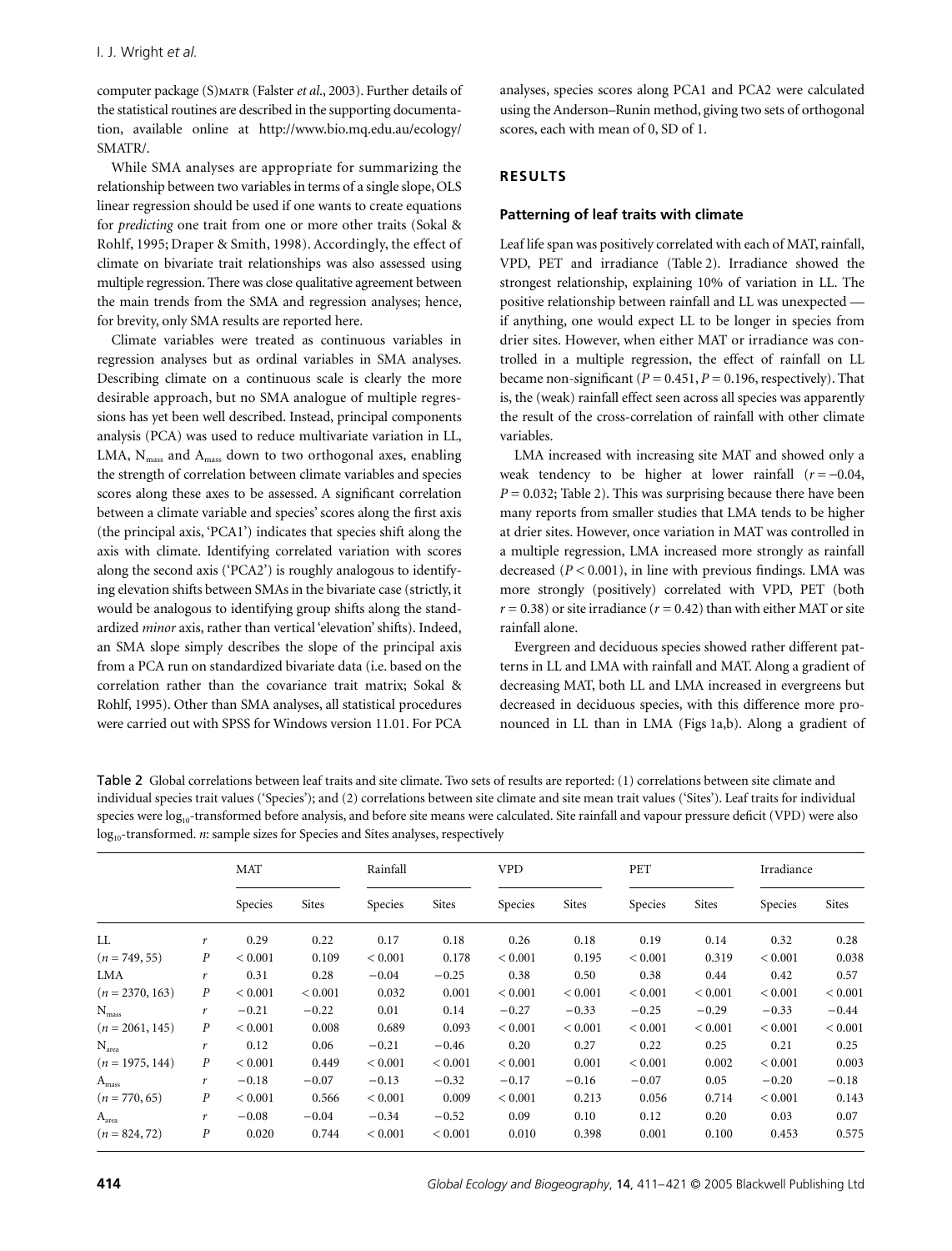

500 500 a  $\mathbf c$ 200 200 Leaf life span (month) 100 100 50 50 20 20  $10$  $10$ 5 5  $\overline{2}$  $\overline{2}$ **2000** 2000  $\mathsf{b}$ d 1000 1000 eaf mass per area (g m<sup>-2</sup>) 500 500 200 200 100 100 50 50 20 20  $10$  $10$  $-10$  $\mathbf 0$  $10$ 20 30 200 500 1000 2000 5000  $-20$ Annual rainfall (mm)  $MAT (°C)$ 

decreasing rainfall, mean LMA increased sharply in evergreens, whereas no trend was evident in LL (Figs 1c,d). Along the same gradient, both LL and LMA decreased slightly among deciduous species.

N<sub>mass</sub> showed no trend with rainfall, but decreased with increasing MAT, VPD, PET or irradiance (Table 2).  $N_{area}$  tended to show the opposite pattern, being higher at higher MAT, VPD, PET or irradiance, and higher at lower rainfall.  $N_{area}$  is the product of  $N_{\rm mass}$  and LMA. Therefore, it must have been the underlying trends in LMA rather than  $N_{\text{mass}}$  that led to higher  $N_{area}$  at hotter/drier/higher irradiance sites.  $N_{area}$  increased with irradiance with rainfall held constant, and increased with decreasing rainfall at any given level of irradiance (Fig. 2). That is, the rainfall and irradiance effects were independent of each other.

Amass decreased with increasing MAT, rainfall, VPD, PET (marginally) or irradiance. Whereas  $\mathbf{A}_{\text{area}}$  decreased with increasing MAT (weakly) and rainfall (more strongly), it was positively correlated with VPD and PET.  $A_{area}$  is the product of  $A_{mass}$ and LMA; therefore, it must have been underlying trends in LMA rather than in  $A<sub>mass</sub>$  that drove the positive  $A<sub>area</sub>$ -VPD and Aarea–PET relationships.

A substantial proportion of the total variation among species in their leaf traits tends to occur between coexisting species (Poorter & De Jong, 1999; Wright *et al*., 2004). One consequence of this is that the trait–climate relationships were in many cases stronger when site means were considered as replicates rather than individual species (Table 2). For example, rainfall explained 6% of variation in site-mean LMA vs. 0.2% at the species-level, whereas irradiance explained 33% of variation in site-mean LMA vs. 18% at the species-level. Notable exceptions were leaf life span and photosynthetic capacity, for which most trait–



Figure 2 Leaf N per area ( $N_{area}$ ;  $g$  m<sup>-2</sup>) increases as a function of increasing irradiance and decreasing annual rainfall (mm year<sup>-1</sup>). The best-fit plane from the following multiple regression is shown: log Narea = 0.0015 irradiance − 0.182 log rainfall + 0.563 (all coefficients  $P < 0.001$ , model  $r^2 = 0.11$ ,  $n = 1975$ ). Data from 144 sites.

climate correlations were of similar or weaker strength (correlation *r*) when considered for sites rather than species. With the much lower sample sizes for site-based analyses, relationships with similar *r* values were statistically non-significant (Table 2).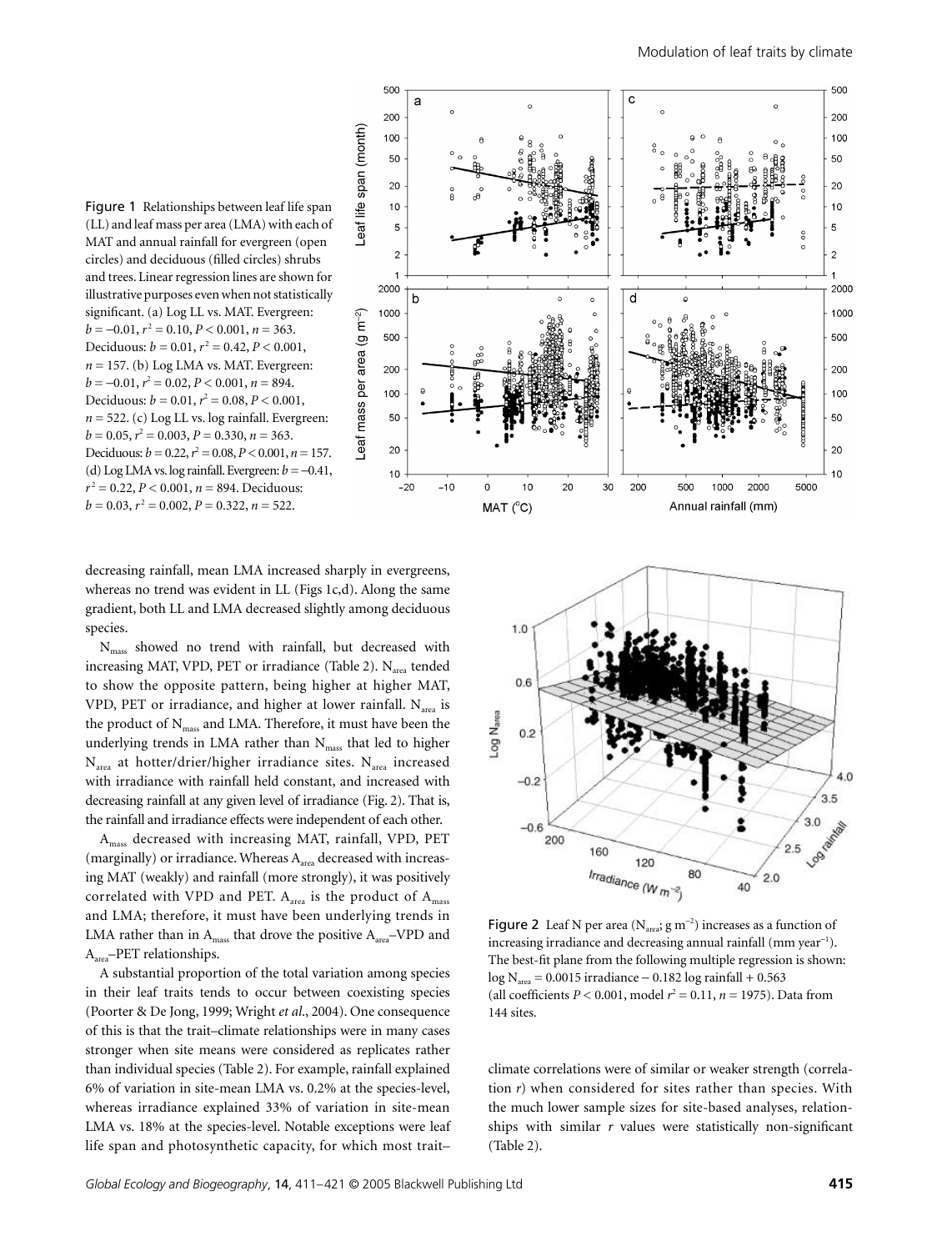# **Modulation of leaf trait relationships by climate**

# *Leaf life span–LMA relationships*

Leaf life span and LMA were positively correlated, both across all species ( $r^2 = 0.43$ ,  $n = 678$ ) and within each growth form (Wright *et al*., 2005). SMAs fitted within rainfall bands did not differ in slope (test for SMA heterogeneity,  $P = 0.970$ ) but they did differ clearly in elevation, such that the average leaf life span achieved at a given LMA was shorter at lower rainfall (Fig. 3a). At grand mean LMA (104  $g/m<sup>2</sup>$ ), mean LL was 8-fold higher in the wettest than in the driest rainfall class (Table 3). The slope of LL– LMA relationships became flatter with increasing MAT, VPD, PET or site irradiance, dropping from log–log slopes of 2.3 or more in the lowest MAT, VPD, PET or irradiance classes to 1.3 or

Table 3 Comparisons of LL–LMA relationships for species pooled into five rainfall classes. Classes were defined along a log-scale because rainfall was log-normally distributed. SMAs were deemed non-heterogeneous (*P =* 0.970), but clear elevation (intercept) differences were apparent, with shorter LL at a given LMA at drier sites. Multiple comparisons of SMA elevations all *P* < 0.015, except 600–1200 vs. 1200–2400 mm rainfall classes, *P* = 0.181

| Rainfall<br>(mm) | $\boldsymbol{n}$ | $r^2$ | Slope $(95\% \text{ Cls})$ | $LL$ (month) at mean<br>LMA $(104 \text{ g/m}^2)$ |
|------------------|------------------|-------|----------------------------|---------------------------------------------------|
| $150 - 300$      | 10               | 0.81  | $1.75(1.24 - 2.47)$        | 2.8                                               |
| $300 - 600$      | 138              | 0.51  | $1.71(1.52 - 1.93)$        | 6.4                                               |
| $600 - 1200$     | 322              | 0.48  | $1.65(1.53 - 1.79)$        | 8.2                                               |
| $1200 - 2400$    | 146              | 0.38  | $1.74(1.53 - 1.98)$        | 9.6                                               |
| $2400 - 4800$    | 62               | 0.50  | $1.69(1.41-2.03)$          | 23.6                                              |



Figure 3 Modulation of leaf life span–LMA relationships by climate. Individual standardized major axis slopes are shown for species pooled into (a) rainfall classes and (b) MAT classes. Climate classes and associated statistics are given in Tables 3 and 4.

Table 4 Trends in LL–LMA and  $A_{\text{max}}-N_{\text{max}}$  relationships for species grouped into climate classes. Data shown are the SMA slope and 95% confidence interval (CI), coefficient of determination ( $r^2$ ) and sample size. Climate classes are log<sub>10</sub>-classes in the case of VPD, and arithmetic classes for the other variables

|                          |               | LL-LMA          |       |                  | $Amass - Nmass$ |       |                  |
|--------------------------|---------------|-----------------|-------|------------------|-----------------|-------|------------------|
|                          | Climate band  |                 | $r^2$ | $\boldsymbol{n}$ | SMA (95% CIs)   | $r^2$ | $\boldsymbol{n}$ |
| MAT (°C)                 | $-10-0$       | 2.3(2.0, 2.6)   | 0.61  | 114              | 2.0(1.7, 2.2)   | 0.75  | 65               |
|                          | $0 - 10$      | 1.9(1.7, 2.2)   | 0.49  | 157              | 2.1(1.9, 2.4)   | 0.41  | 178              |
|                          | $10 - 20$     | 1.4(1.3, 1.5)   | 0.46  | 269              | 1.7(1.6, 1.8)   | 0.60  | 348              |
|                          | $20 - 30$     | 1.3(1.1, 1.6)   | 0.09  | 138              | 1.3(1.1, 1.5)   | 0.30  | 121              |
| VPD (kPa)                | $0.1 - 0.2$   | 2.3(2.0, 2.6)   | 0.57  | 104              | 1.9(1.7, 2.2)   | 0.86  | 40               |
|                          | $0.2 - 0.4$   | 1.9(1.7, 2.0)   | 0.64  | 158              | 1.7(1.5, 1.8)   | 0.56  | 184              |
|                          | $0.4 - 0.8$   | 2.0(1.8, 2.1)   | 0.29  | 297              | 1.7(1.6, 1.8)   | 0.50  | 353              |
|                          | $0.8 - 1.6$   | 1.1(0.92, 1.2)  | 0.49  | 119              | 1.6(1.4, 1.8)   | 0.47  | 135              |
| $PET$ (mm $y^{-1}$ )     | $200 - 500$   | 2.5(2.2, 2.9)   | 0.56  | 89               | 2.0(1.6, 2.5)   | 0.69  | 25               |
|                          | $500 - 800$   | 2.0(1.8, 2.3)   | 0.67  | 93               | 2.0(1.8, 2.3)   | 0.60  | 116              |
|                          | $800 - 1100$  | 2.3(2.0, 2.5)   | 0.49  | 183              | 1.9(1.7, 2.1)   | 0.52  | 214              |
|                          | $1100 - 1400$ | 1.3(1.1, 1.4)   | 0.45  | 225              | 1.6(1.5, 1.8)   | 0.57  | 282              |
|                          | $1400 - 1700$ | 0.83(0.67, 1.0) | 0.09  | 88               | 1.4(1.1, 1.6)   | 0.36  | 75               |
| Irradiance (W $m^{-2}$ ) | $60 - 90$     | 2.6(2.2, 3.0)   | 0.54  | 86               | 2.0(1.6, 2.5)   | 0.69  | 25               |
|                          | $90 - 120$    | 2.0(1.7, 2.3)   | 0.62  | 63               | 2.3(2.0, 2.7)   | 0.71  | 50               |
|                          | $120 - 150$   | 1.9(1.7, 2.1)   | 0.45  | 184              | 1.9(1.7, 2.1)   | 0.45  | 221              |
|                          | $150 - 180$   | 1.3(1.2, 1.5)   | 0.25  | 267              | 1.7(1.6, 1.8)   | 0.53  | 337              |
|                          | $180 - 210$   | 1.3(1.1, 1.5)   | 0.55  | 78               | 1.4(1.2, 1.6)   | 0.58  | 79               |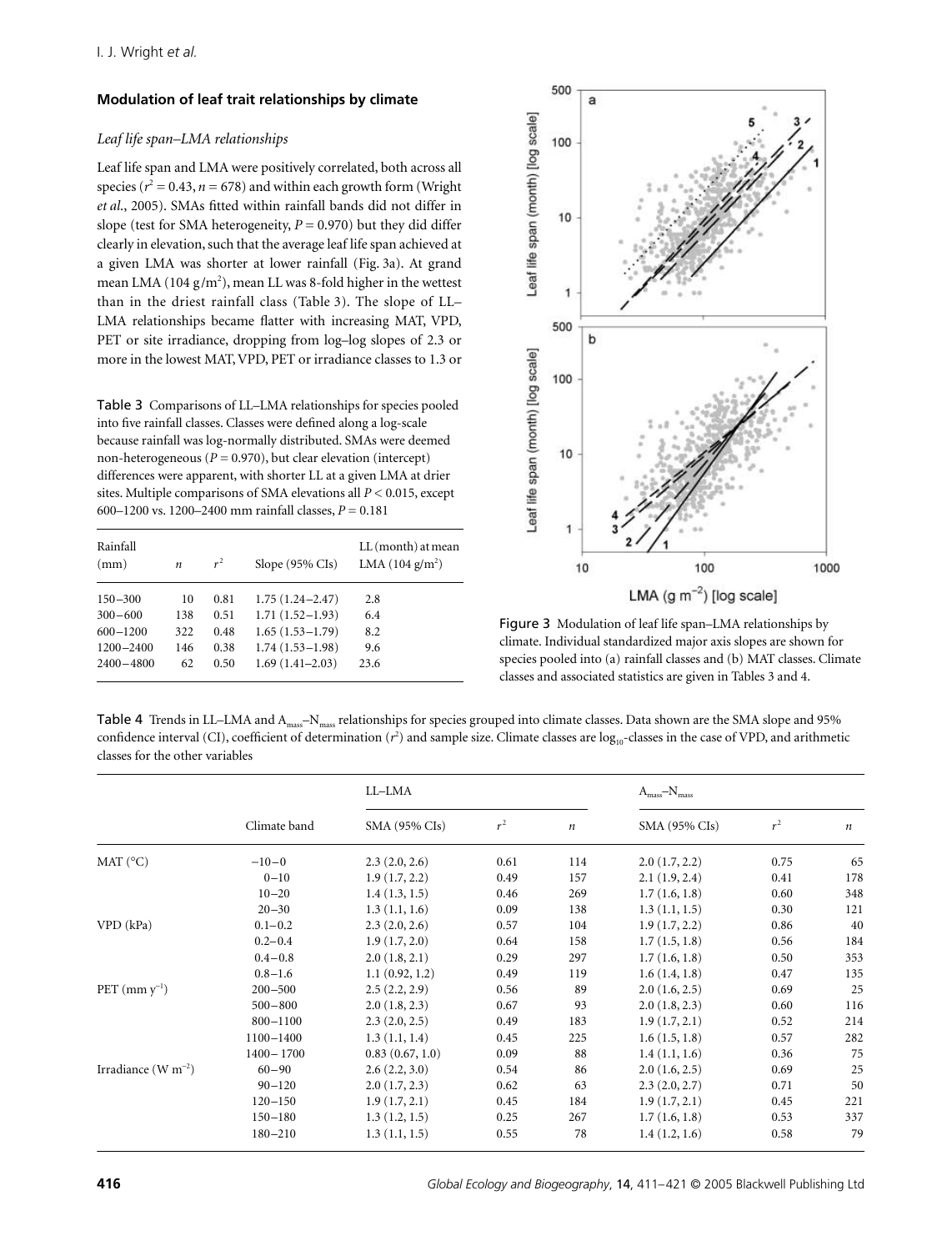less in the hottest/driest/highest irradiance classes (Table 4; MAT effect depicted in Fig. 3b). The same climate-related trends were seen among evergreen species as for the full data set (details not shown), indicating that the all-species trends were not being driven by differences between evergreens and other functional groups (e.g. grasses, herbs, deciduous trees and shrubs).

## *LL–Amass relationships*

Longer leaf life span was associated with lower  $A<sub>mass</sub>$ , both across all species  $(r^2 = 0.69, n = 512)$  and within each major growth form (Wright *et al*., 2005). Overall, there was relatively little effect of site climate on SMAs describing LL–A<sub>mass</sub> relationships. Neither VPD, PET nor irradiance had any clear effect (details not shown). SMAs fitted within rainfall bands were nonheterogeneous ( $P = 0.097$ ), but the only significant differences in SMA elevation were between the highest rainfall class and all other classes (all significantly lower, *P* < 0.001; all other comparisons *P* > 0.1). SMAs fitted within MAT classes did not differ in slope  $(P = 0.407)$  but did differ in elevation, with longer LL at a given  $A_{\text{mass}}$  in the two warmest classes than in the two coldest classes (all *P* < 0.02). However, no elevation difference was observed within each of these pairs of MAT classes (both *P* > 0.095). Comparisons made among evergreen species yielded similar results to the all-species analyses, except that there was no MAT effect on LL– LMA relationships for evergreens (details not shown).

#### *Amass–LMA relationships*

Amass and LMA were negatively correlated, both across all species  $(r^2 = 0.50, n = 764)$  and within each growth form (Wright *et al.*, 2005). There was no effect of site rainfall on SMA slopes  $(P = 0.108)$ ; rather, their elevation was clearly higher at drier sites, with mean A<sub>mass</sub> around threefold higher at the driest sites than at the wettest, at a given LMA (Fig. 4a; Table 5). There was no clear patterning of A<sub>mass</sub>-LMA relationships with respect to other climate variables: SMAs fitted within climate bands were significantly heterogeneous in all cases, but without clear trends.

Table 5 Comparisons of Amass–LMA relationships for species pooled into five rainfall log-classes. SMAs were deemed non-heterogeneous (*P =* 0.108), but clear elevation (intercept) differences were apparent, with higher  $A<sub>mass</sub>$  at a given LMA at drier sites. Multiple comparisons of SMA elevations all *P* < 0.010 with the following exceptions: 600–1200 mm class vs. the two lowest rainfall classes, both  $P > 0.10$ ; comparison between the two lowest rainfall classes,  $P = 0.091$ ; comparison between the 300–600 vs. 1200–2400 mm classes, *P* = 0.058

| Rainfall<br>(mm) | $\boldsymbol{n}$ | $r^2$ | Slope $(95\% \text{ Cls})$ | $Amass$ (nmol $g-1 s-1$ ) at<br>mean LMA $(103 \text{ g/m}^2)$ |
|------------------|------------------|-------|----------------------------|----------------------------------------------------------------|
| $150 - 300$      | 9                |       | $0.85 -1.4(-2.0,-1.0)$     | 169                                                            |
| $300 - 600$      | 121              |       | $0.58 -1.3(-1.5,-1.2)$     | 106                                                            |
| $600 - 1200$     | 339              |       | $0.58 -1.2(-1.3,-1.1)$     | 109                                                            |
| $1200 - 2400$    | 201              | 0.39  | $-1.5(-1.6,-1.3)$          | 90                                                             |
| $2400 - 4800$    | 89               |       | $0.46 -1.2(-1.4,-1.1)$     | 56                                                             |
|                  |                  |       |                            |                                                                |

## *Photosynthesis–leaf N relationships*

 $A<sub>mass</sub>$  and  $N<sub>mass</sub>$  were positively correlated, both across all species  $(r^2 = 0.53, n = 712)$  and within each growth form (Wright *et al.*, 2005). Clear climate-related trends were observed for this traitpair, with SMAs becoming flatter with increasing MAT, PET or irradiance. These shifts were quite substantial, with  $A<sub>mass</sub>$  increasing to the square of  $N_{\text{mass}}$  in the coldest/least arid climate bands (log–log slopes of *c.* 2), dropping down to slopes of *c.* 1.4 in the hottest/driest/highest irradiance regions (Table 4; MAT effect depicted in Fig. 4b). By contrast, there was no clear effect of VPD on either SMA slope or elevation.

Photosynthetic capacity and leaf N were more weakly related on a leaf area than on a leaf mass basis (correlations across all species,  $r^2 = 0.13$  vs. 0.53; Wright *et al.*, 2005). There was no clear effect from any of the climate variables on either SMA slopes or elevations for this trait-pair (details not shown).

# **Assessing patterning by climate in multivariate trait space**

Principal components analysis was used to reduce multivariate variation in LL, LMA,  $N_{mass}$  and  $A_{mass}$  down to two orthogonal

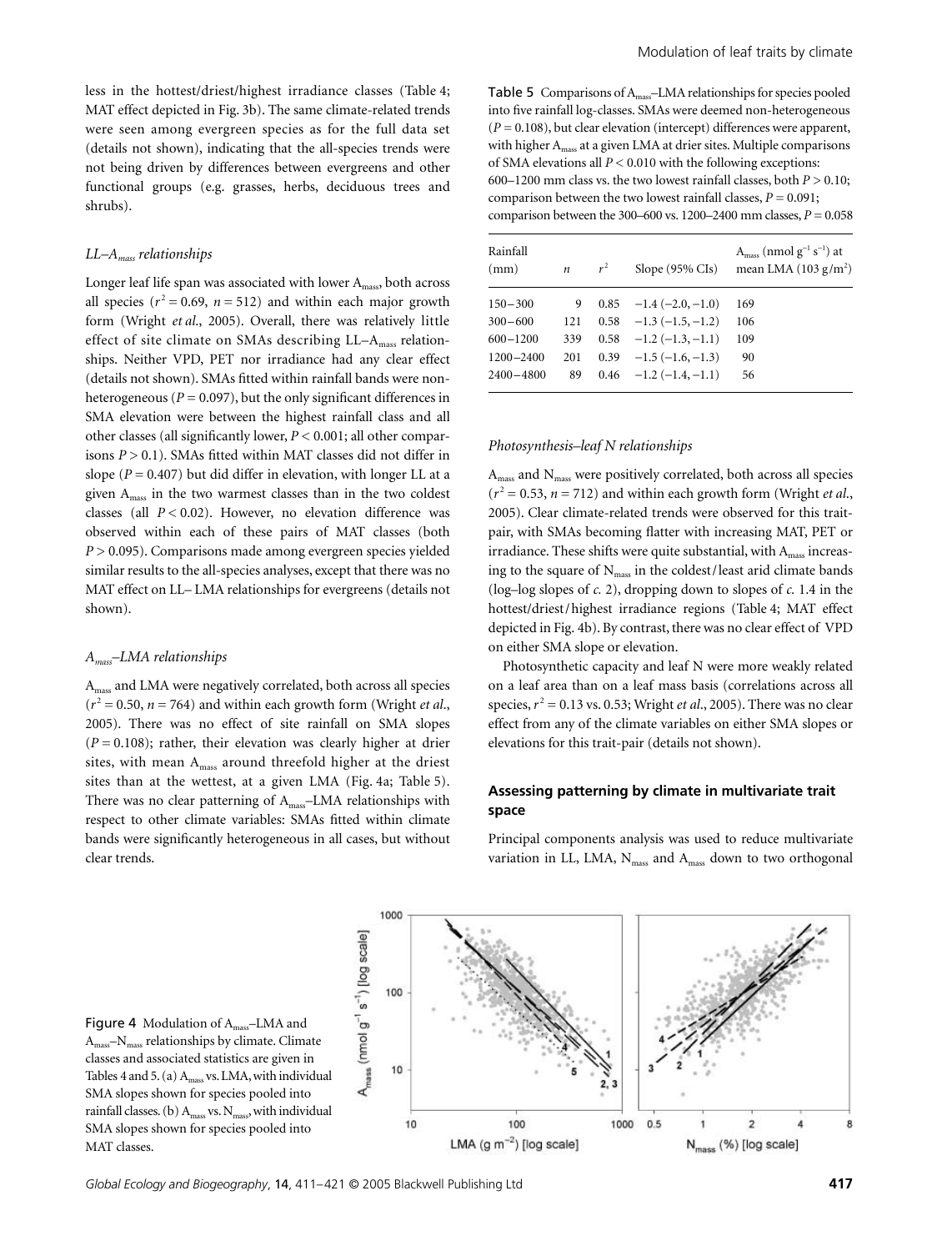axes, PCA1 and PCA2. All four traits were known for 492 species from 39 sites. PCA1 explained 84.4% of total trait variation among these species, PCA2 a further 10.2%. PCA1 was positively correlated with LL and LMA and negatively correlated with Amass and N<sub>mass</sub> (thus PCA1 represented the 'leaf economics spectrum'; Wright *et al*., 2004). The set of species scores along PCA1 was positively correlated (all  $P \leq 0.001$ ) with each of irradiance (*r =* 0.32), VPD (*r =* 0.31), MAT (*r =* 0.23) and PET (*r =* 0.17), and negatively correlated with rainfall  $(r = -0.10; P = 0.028)$ . The only climate variable significantly correlated with PCA2 was rainfall  $(r = 0.10, P = 0.027)$ . In other words, up to 10% of the spread  $(0.32<sup>2</sup>)$  of species along the primary axis of variation was associated with individual climate variables, whereas very little of the spread along the second axis was related to climate. Together, MAT, rainfall, PET and irradiance explained 18% of variation along PCA1 (multiple regression analysis; details not shown).

Climate correlations with PCA1 were almost identical when the analysis was rerun for the same group of species but with just LMA,  $A_{mass}$  and LL (i.e.  $N_{mass}$  was excluded). In this analysis, PCA2 was strongly, positively correlated with rainfall (*r =* 0.44, *P* < 0.001) and more weakly associated with MAT  $(r = 0.14, P = 0.003)$ , VPD and PET (both  $r = -0.12$ ,  $P = 0.010$ ). That is, once N<sub>mass</sub> was added to the analysis, the amount of variation orthogonal to the primary axis that was explained by climate became much less.

Rerunning both of these analyses for evergreen species only  $(n = 247$  for these four traits), climate explained a similar proportion of variation along PCA1 but substantially more variation along PCA2, particularly by site rainfall (details not shown). That is, climate-related patterning of multivariate trait relationships along PCA1 was not simply due to sorting of growth forms or PFTs across climate gradients, whereas to some degree, the scatter in the orthogonal axis PCA2 was masked by sorting of PFTs.

## **DISCUSSION**

The geographical coverage of our data set is broad, extending to all vegetated continents. For traits such as leaf N and LMA, we now have data for almost 1% of vascular plants. For traits such as photosynthetic capacity or leaf life span, we have considerably fewer data (*c.* 750 species), and we have very few data for any leaf traits from large areas such as central and northern Africa, Russia, China and Canada. Nonetheless, the coverage of traits, species and sites is considerably greater than previous data compilations. This enabled us to (1) confirm and generalize to global scale some previously reported relationships between leaf traits and climate; and (2) report a number of novel results, especially concerning the modulation of leaf trait relationships by climate.

# **Relationships between individual leaf traits and climate**

Ecologists have long recognized that species inhabiting arid and semiarid regions tend to have leathery, high LMA leaves (e.g. Maximov, 1929). Construction cost per unit leaf mass varies relatively little between species (Villar & Merino, 2001); hence, building high LMA leaves is more costly per unit leaf area. Leaf

traits associated with high LMA (e.g. thick leaf blade; small, thick-walled cells) have been interpreted as adaptations that allow continued leaf function under very dry conditions, or at least postpone leaf death, at least in evergreen species. However, at the global scale, we found that LMA was only very weakly related to rainfall; it was not until variation in MAT was controlled that the expected negative relationship between LMA and rainfall was observed. This appeared to reflect the fact that both LMA and MAT, and MAT and rainfall, were positively correlated. For these relationships, the trends seen among evergreen trees and shrubs differed from those seen among deciduous species: among evergreens LMA was negatively correlated with both MAT and rainfall, whereas among deciduous species LMA increased with MAT and showed no relationship to rainfall. The LMA–MAT trend in deciduous species can be best understood as relating to leaf life span: growing season length decreases with decreasing MAT, hence, on average, LL does too.

The strongest correlation between any single climate variable and either LL or LMA was with site irradiance (see also Niinemets, 2001). The LMA trend also drove a trend of increasing  $N_{area}$  with irradiance. High  $N_{area}$  in species from high irradiance sites is generally thought to allow plants to take advantage of the high light for photosynthesis, without significant internal self-shading of chloroplasts (Mooney *et al*., 1978; Cunningham *et al*., 1999; Farquhar *et al*., 2002).

Many high irradiance regions are also arid. However, across the 175 sites in this study, the two variables were unrelated because there were a number of cold sites that have both low rainfall and low irradiance. Indeed, considering only the 127 sites with  $MAT > 10 °C$ , rainfall and irradiance were negatively correlated ( $r^2 = 0.16$ ,  $P < 0.001$ ). On average, N<sub>area</sub> decreased with increasing rainfall, this effect being independent of that with irradiance. High  $N_{area}$  has previously been described as an adaptation to low rainfall: in shrubs and trees from both Australia and the USA, high  $N_{area}$  in low rainfall species has been linked to greater CO<sub>2</sub> drawdown during photosynthesis, leading to more economic use of water for carbon fixation (Wright *et al*., 2001, 2003). In the eastern Australian low rainfall species, high  $N_{area}$ was also associated with generally softer leaf tissue which, in turn, was argued to lead to the observed trend of shorter leaf life span at a given LMA with decreasing rainfall (Wright & Westoby, 2002). Here we have demonstrated a similar pattern in LL–LMA relationships with rainfall, at the global scale. In addition, we found that the slope of LL–LMA relationships became flatter with increasing site MAT, VPD, PET and irradiance.

#### **Modulation of trait relationships by site climate**

The climate-related shifts in leaf trait relationships were quite substantial. While there was no difference in LL–LMA relationship slope with rainfall (with a common log–log slope of 1.7, 95% CIS, 1.6–1.8), at a given LMA mean LL was 8-fold shorter at the lowest rainfall sites than at the highest rainfall sites. A different type of trend was seen with the other climate variables: with increasing MAT, VPD, PET or irradiance, LL–LMA relationships became flatter, dropping from slopes of 2.3 or more in the lowest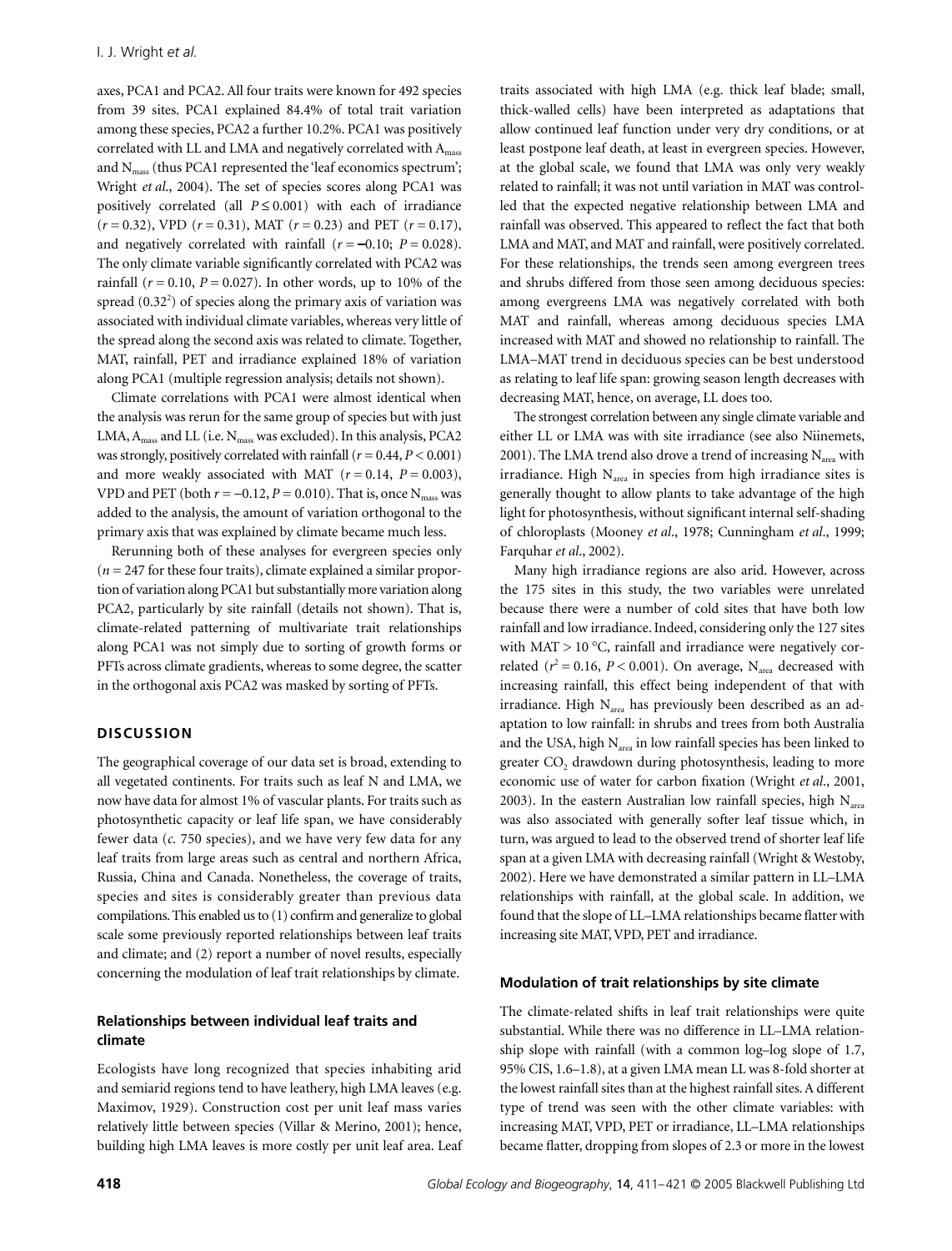MAT, VPD, PET or irradiance classes to 1.3 or less in the hottest/ driest/highest irradiance classes. For a twofold increase in LMA, this translates into a *c*. 5-fold increase in LL at the coldest sites vs. a 2.5-fold increase in LL at the hottest sites. Similarly, the slope of Amass–Nmass relationships tended to become flatter with increasing MAT, VPD, PET or irradiance, dropping from slopes of *c.* 2 down to *c.* 1.4 across the set of climate bands. Presumably, LL–LMA and  $A_{\text{mass}}-N_{\text{mass}}$  shifts of this magnitude (in either slope elevation or slope) must have important consequences for the dry mass and nutrient economics of plants, and reflect adaptation or plant responses to substantial selective pressures.

All else being equal, a logLL–logLMA slope > 1 (e.g. Table 3) implies that the 'light capture area–months' (leaf area  $\times$  duration) per gram leaf of high LMA species was greater than for low LMA species. If this is translated directly into a fitness benefit, it might lead to a runaway selection for ever increasing LMA and LL. So why does this not happen? Suggested reasons favouring low LMA, short LL species sufficiently to counteract the slopes being > 1 (Westoby *et al*., 2000), include: (1) a compound-interest effect (Harper, 1989), whereby low LMA species fix more carbon earlier, with reinvestment of this carbon in new leaves then generating more total growth; (2) reduced revenue from older leaves as a result of overshading by both surrounding vegetation and the plant itself; (3) reduced revenue from older leaves, as a result of damage from herbivores and the accumulation of algae, fungi, debris, etc. on the leaf surface; and (4) the risk that the plant will no longer be alive to benefit. But would any of these factors vary systematically with MAT, VPD, PET or irradiance, providing a prospective explanation for the trends in LL–LMA slopes that we observed? It is likely that both the pace of overshading and the accumulation of fungi and algae on leaf surfaces would be lower in drier environments, where growth is generally slower for all species. However, we are not aware of any direct measurements comparing the relative importance of these possible factors, so we are limited to conjecture at this stage.

#### **Coordination of multiple leaf traits**

All else being equal, the downwards shift in LL with decreasing rainfall (at a given LMA) would lead to lower lifetime carbon gain per unit leaf area. Yet with decreasing rainfall, we also observed a concomitant *upwards* shift in Amass (again, at a given LMA) which, all else being equal, should lead to higher lifetime carbon gain per unit leaf area. Comparing species from the highest with those from the lowest rainfall classes, the 8-fold shift in LL would be likely, on the face of it, to override the 3-fold  $A<sub>mass</sub>$ shift. But  $A<sub>mass</sub>$  describes the photosynthetic rate achievable by relatively young leaves, under high light and well-watered conditions, rather than the average photosynthetic rate over the lifetime of a leaf. If low rainfall species have a slower age-related decline in photosynthetic rates as a result of less self-shading (via their generally more open canopies), this could at least partially offset the downwards shift in leaf life span. Further investigation of these sorts of trends would require a combination of detailed field measurements and modelling of architecture and carbon gain at the canopy-level (Naumburg *et al*., 2001).

To develop realistic models, we need to understand better the way plants coordinate multiple leaf traits (Shipley & Lechowicz, 2000; Givnish, 2002). Were the slope shifts in LL–LMA and A<sub>mass</sub>– Nmass relationships expressions of the same underlying factors or of pressures? What about the elevation shifts with rainfall in LL– LMA and A<sub>mass</sub>–LMA relationships? Considering three or more traits at a time, we found that individual climate variables explained a similar amount of variation along the first multivariate principal component axis whether or not N<sub>mass</sub> was included in the analysis. By contrast, climate explained considerably less variation along the second principal component once  $N_{\rm mass}$  was added to the analysis after LL, LMA and Amass. This observation builds on those of Reich *et al*. (1997), who found that differences in the slope or elevation of leaf trait relationships between biomes largely disappeared with the addition of additional leaf traits as covariates to the regression models used in that study. That is, shifts in one trait relationship may counteract shifts in one or more other trait-pairs, leading to little apparent effect of climate once several leaf traits are considered.

#### **CONCLUSIONS**

Here we have reported a number of very broad relationships between leaf traits and climate, and climate-related trends in the relationships among leaf traits. Of the trait relationships examined here, that between LL and A<sub>mass</sub> showed the least modulation by climate, probably reflecting the fact that this trait-pair was also the most tightly correlated, considered across all species. But the climate-related trends in other trait-pairs were of sufficient size to strongly influence predictions of how vegetation and ecosystem function will be affected by climate change. Still, scaling up from leaf-level to the level of whole canopies or forests remains a significant challenge. For example, leaf trait relationships may also be modified by soil nutrients (Wright *et al*., 2001; Niinemets & Kull, 2003), and relatively little is known about the extent to which relationships among key root or whole-plant traits are affected by site factors. Further, matching trait data with information on the relative abundance of species and with ecosystem properties such as rates of nutrient cycling through communities (Garnier *et al*., 2004) not only represents an exciting challenge, but is also the sort of information that will greatly enhance future vegetation–climate models.

# **ACKNOWLEDGEMENTS**

We thank the many researchers who generously provided additional information about their study sites and published data. This study was partially supported by grants from the Australian Research Council and from the US National Science Foundation (NSF/DEB 9411972, 0080382 and NSF 0128958).

#### **REFERENCES**

Aerts, R. & Chapin, F.S. (2000) The mineral nutrition of wild plants revisited: a re-evaluation of processes and patterns. *Advances in Ecological Research*, **30**, 1–67.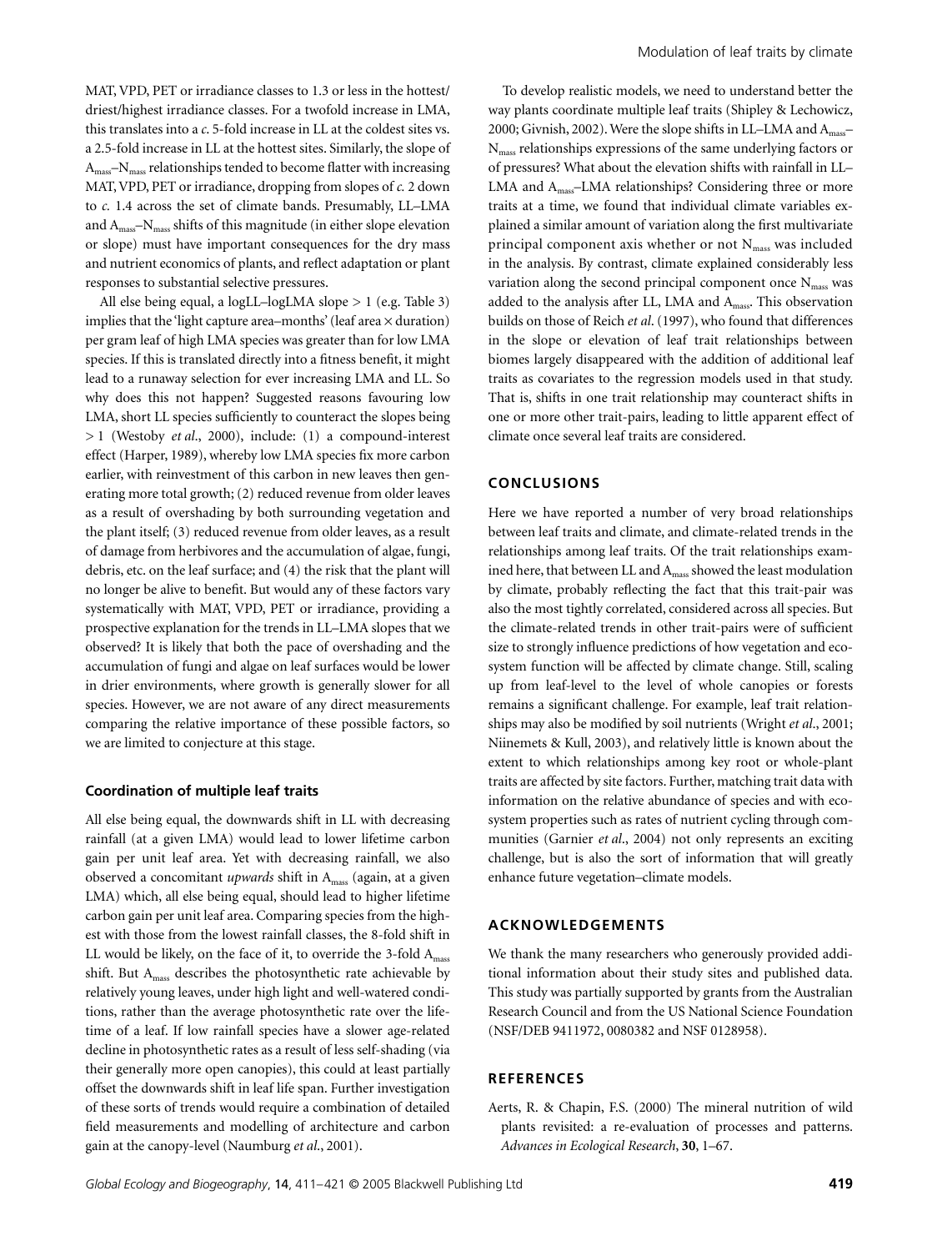Barry, R.G. (1981) *Mountain weather and climate*. Methuen, London, New York.

Campbell, G.S. & Norman, J.M. (1998) *An introduction to environmental biophysics*, 2nd edn. Springer, New York.

Choudhury, B.J. (1997) Global pattern of potential evaporation calculated from the Penman–Monteith equation using satellite and assimilated data. *Remote Sensing of Environment*, **61**, 64–81.

Cunningham, S.A., Summerhayes, B. & Westoby, M. (1999) Evolutionary divergences in leaf structure and chemistry, comparing rainfall and soil nutrient gradients. *Ecological Monographs*, **69**, 569–588.

Day, R.W. & Quinn, G.P. (1989) Comparisons of treatments after an analysis of variance in ecology. *Ecological Monographs*, **59**, 433–463.

Diemer, M. (1998) Leaf lifespans of high-elevation, aseasonal Andean shrub species in relation to leaf traits and leaf habit. *Global Ecology and Biogeography Letters*, **7**, 457–465.

Draper, N.R. & Smith, H. (1998) *Applied regression analysis*, 3rd edn. John Wiley & Sons, New York.

Eckstein, R.L., Karlsson, P.S. & Weih, M. (1999) Leaf life span and nutrient resorption as determinants of plant nutrient conservation in temperate-arctic regions. *New Phytologist*, **143**, 177– 189.

Enriquez, S., Duarte, C.M., Sandjensen, K. & Nielsen, S.L. (1996) Broad-scale comparison of photosynthetic rates across phototrophic organisms. *Oecologia*, **108**, 197–206.

Escudero, A., del Arco, J.M., Sanz, I.C. & Ayala, J. (1992) Effects of leaf longevity and retranslocation efficiency on the retention time of nutrients. *Oecologia*, **90**, 80–87.

Falster, D.S., Warton, D.I. & Wright, I.J. (2003) *(S)MATR:* Version 1.0 *Standardised major axis tests and routines.* <http://> www.bio.mq.edu.au/ecology/SMATR/. [Accessed July 2003]

Farquhar, G.D., Buckley, T.N. & Miller, J.M. (2002) Optimal stomatal control in relation to leaf area and nitrogen content. *Silva Fennica*, **36**, 625–637.

Field, C. & Mooney, H.A. (1986) The photosynthesis–nitrogen relationship in wild plants. *On the economy of plant form and function* (ed. by T.J. Givnish), pp. 25–55. Cambridge University Press, Cambridge.

Fonseca, C.R., Overton, J.M., Collins, B. & Westoby, M. (2000) Shifts in trait combinations along rainfall and phosphorus gradients. *Journal of Ecology*, **88**, 964–977.

Garnier, E., Cortez, J., Billès, G., Navas, M.-L., Roumet, C., Debussche, M., Laurent, G., Blanchard, A., Aubry, D., Bellmann, A., Neill, C. & Toussaint, J.-P. (2004) Plant functional markers capture ecosystem properties during secondary succession. *Ecology*, **85**, 2630–2637.

Givnish, T.J. (2002) Adaptive significance of evergreen vs. deciduous leaves: solving the triple paradox. *Silva Fennica*, **36**, 703–743.

Harper, J.L. (1989) The value of a leaf. *Oecologia*, **80**, 53–58.

Kikuzawa, K. (1991) A cost-benefit analysis of leaf habit and leaf longevity of trees and their geographical pattern. *American Naturalist*, **138**, 1250–1263.

Kikuzawa, K. & Ackerly, D. (1999) Significance of leaf longevity in plants. *Plant Species Biology*, **14**, 39–45.

Körner, C. (1999) *Alpine plant life: functional plant ecology of high mountain ecosystems*. Springer, Berlin.

Maximov, N.A. (1929) *The plant in relation to water. A study of the physiological basis of drought resistance*. Allen & Unwin, London.

Mooney, H.A., Ferrar, P.J. & Slatyer, R.O. (1978) Photosynthetic capacity and carbon allocation patterns in diverse growth forms of *Eucalyptus*. *Oecologia*, **36**, 103–111.

Moorcroft, P.R., Hurtt, G.C. & Pacala, S.W. (2001) A method for scaling vegetation dynamics: the ecosystem demography model (ED). *Ecological Monographs*, **71**, 557–585.

Naumburg, E., Ellsworth, D.S. & Pearcy, R.W. (2001) Crown carbon gain and elevated  $[CO<sub>2</sub>]$  responses of understorey saplings with differing allometry and architecture. *Functional Ecology*, **15**, 263–273.

New, M., Hulme, M. & Jones, P. (1999) Representing twentiethcentury space–time climate variability. Part I: Development of a 1961–90 mean monthly terrestrial climatology. *Journal of Climate*, **12**, 829–856.

Niinemets, U. (1999) Components of leaf dry mass per area thickness and density — alter leaf photosynthetic capacity in reverse directions in woody plants. *New Phytologist*, **144**, 35– 47.

Niinemets, U. (2001) Global-scale climatic controls of leaf dry mass per area, density, and thickness in trees and shrubs. *Ecology*, **82**, 453–469.

Niinemets, U. & Kull, K. (2003) Leaf structure vs. nutrient relationships vary with soil conditions in temperate shrubs and trees. *Acta Oecologica*, **24**, 209–219.

Poorter, H. (1994) Construction costs and payback time of biomass: a whole plant perspective. *A whole plant perspective on carbon–nitrogen interactions*(ed. by E. Royand and E. Garnier), pp. 111–127. SPB Academic Publishing, The Hague, The Netherlands.

Poorter, H. & De Jong, R. (1999) A comparison of specific leaf area, chemical composition and leaf construction costs of field plants from 15 habitats differing in productivity. *New Phytologist*, **143**, 163–176.

Reich, P.B., Walters, M.B. & Ellsworth, D.S. (1992) Leaf life-span in relation to leaf, plant, and stand characteristics among diverse ecosystems. *Ecological Monographs*, **62**, 365–392.

Reich, P.B., Walters, M.B. & Ellsworth, D.S. (1997) From tropics to tundra: global convergence in plant functioning. *Proceedings of the National Academy of Sciences of the USA*, **94**, 13730–13734.

Reich, P.B., Ellsworth, D.S. & Walters, M.B. (1998) Leaf structure (specific leaf area) modulates photosynthesis–nitrogen relations: evidence from within and across species and functional groups. *Functional Ecology*, **12**, 948–958.

Reich, P.B., Ellsworth, D.S., Walters, M.B., Vose, J.M., Gresham, C., Volin, J.C. & Bowman, W.D. (1999) Generality of leaf trait relationships: a test across six biomes. *Ecology*, **80**, 1955–1969.

Schimper, A.F.W. (1903) *Plant-geography upon a physiological basis*. Clarendon Press, Oxford.

Schulze, E.-D., Kelliher, F.M., Körner, C., Lloyd, J. & Leuning, R. (1994) Relationships among maximum stomatal conductance, ecosystem surface conductance, carbon assimilation rate, and